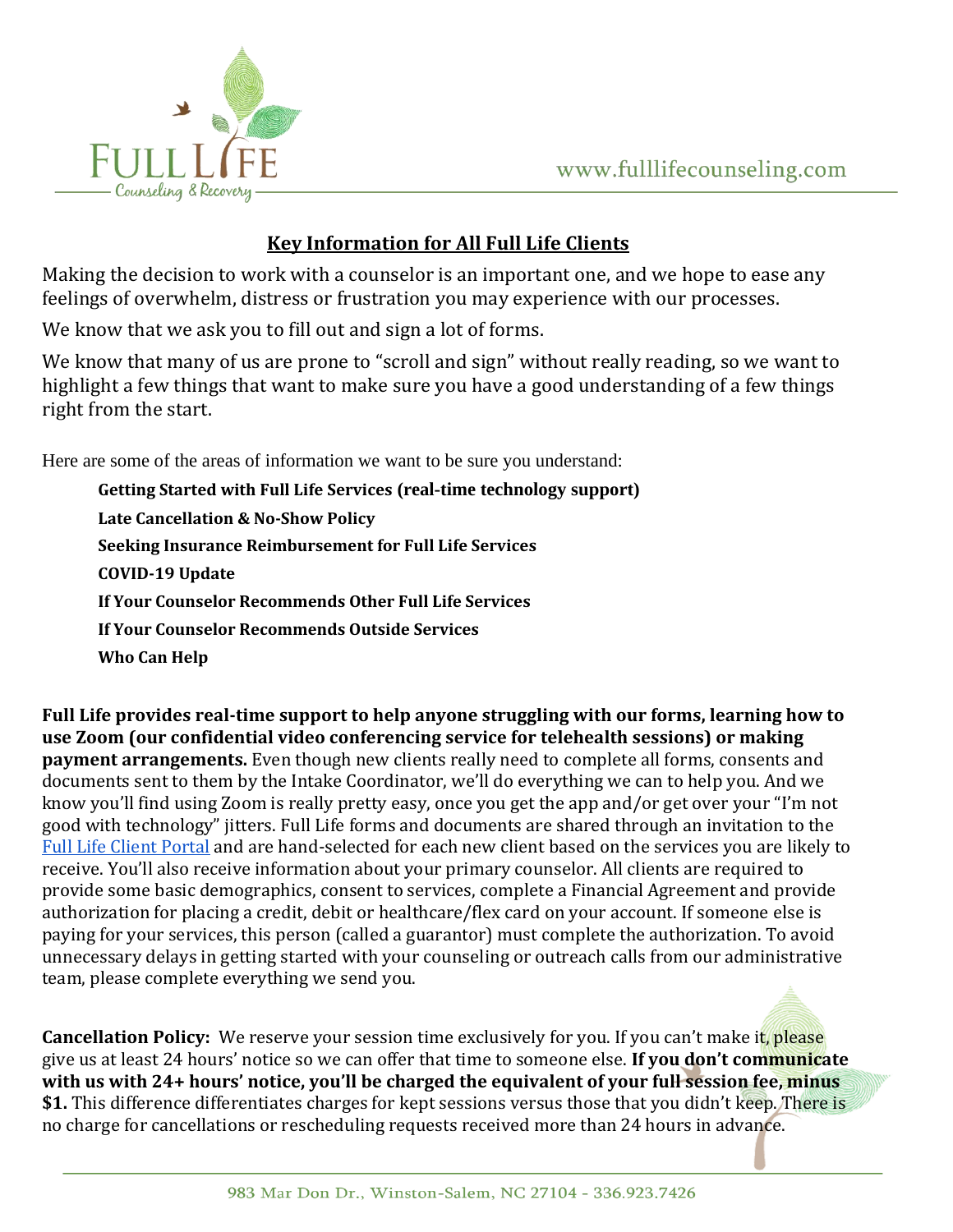**Insurance: Full Life is an out-of-network provider for most insurance policies. We are innetwork only with CBHA (Carolina Behavioral Health Alliance),** which manages behavioral health benefits for employees of Wake Forest Baptist Health, Wake Forest University, Atrium Health, UNC Healthcare and East Carolina University. Not all clinicians at Full Life are paneled with CBHA, so be sure to verify if you need to utilize CBHA benefits for services. For all other insurances, if your insurance policy includes out-of-network benefits, Full Life provides required documentation (called a "superbill") to include with your self-claim for reimbursement.

**COVID Update:** The COVID-19 pandemic certainly changed the way we all have lived during 2020 and 2021. While there appear to be reasons for encouragement and hopefulness, Full Life is continuing to operate using 100% virtual services. **No services are being offered in our offices at Mar Don Drive, but we do anticipate resuming in-person services later this year.** Those seeking in-person services will be asked the usual array of screening questions, will be temperature checked, and expected to wear a mask in the lobby and in all common spaces. You and your counselor will determine whether or not to wear masks during sessions or groups. (effective 4.1.2021)

**In-House Referrals for Other Services:** Full Life is fortunate enough to have clinicians with specialized skills and credentials, which allows us to customize your counseling experience in hopes of helping you achieve and sustain your goals more effectively. Your counselor may recommend that you consider exploring one or more of the following traditional, experiential or alternative therapeutic services to complement individual counseling services, purely for your own benefit:

- Dialectical Behavior Therapy Skills Group to help you improve coping skills
- Discovery Group to help you explore making changes in your use of substances, even if you are ambivalent or reluctant to commit to an abstinence-based approach
- Equine-assisted Psychotherapy to resolve trauma or to help improve confidence, relationships, emotional awareness, empathy, impulse control, problem solving skills and trust.
- EMDR or Brain-Spotting to resolve trauma, eliminate negative self-talk, improve insight and awareness of thoughts, feelings or actions that are self-defeating and keep you stuck.
- Sex Therapy to address concerns about intimacy, sexual function, sexual feelings and communication.
- Gottman Model or Satir Family Systems therapy to improve relationships in your primary romantic relationship or your whole family system.
- Relapse Prevention Group for professional and executives who self-identify as needing recovery from addiction using an abstinence-based approach
- Clinical Aromatherapy to help you select and learn to benefit from clinically selected essential oils and oil blends to help you change the way you feel without the use of medications, alcohol or drugs
- Therapeutic Breathwork to help you reduce anxiety, improve stress management, boost immunity and change the way you feel without the use of medications, alcohol or drugs

x